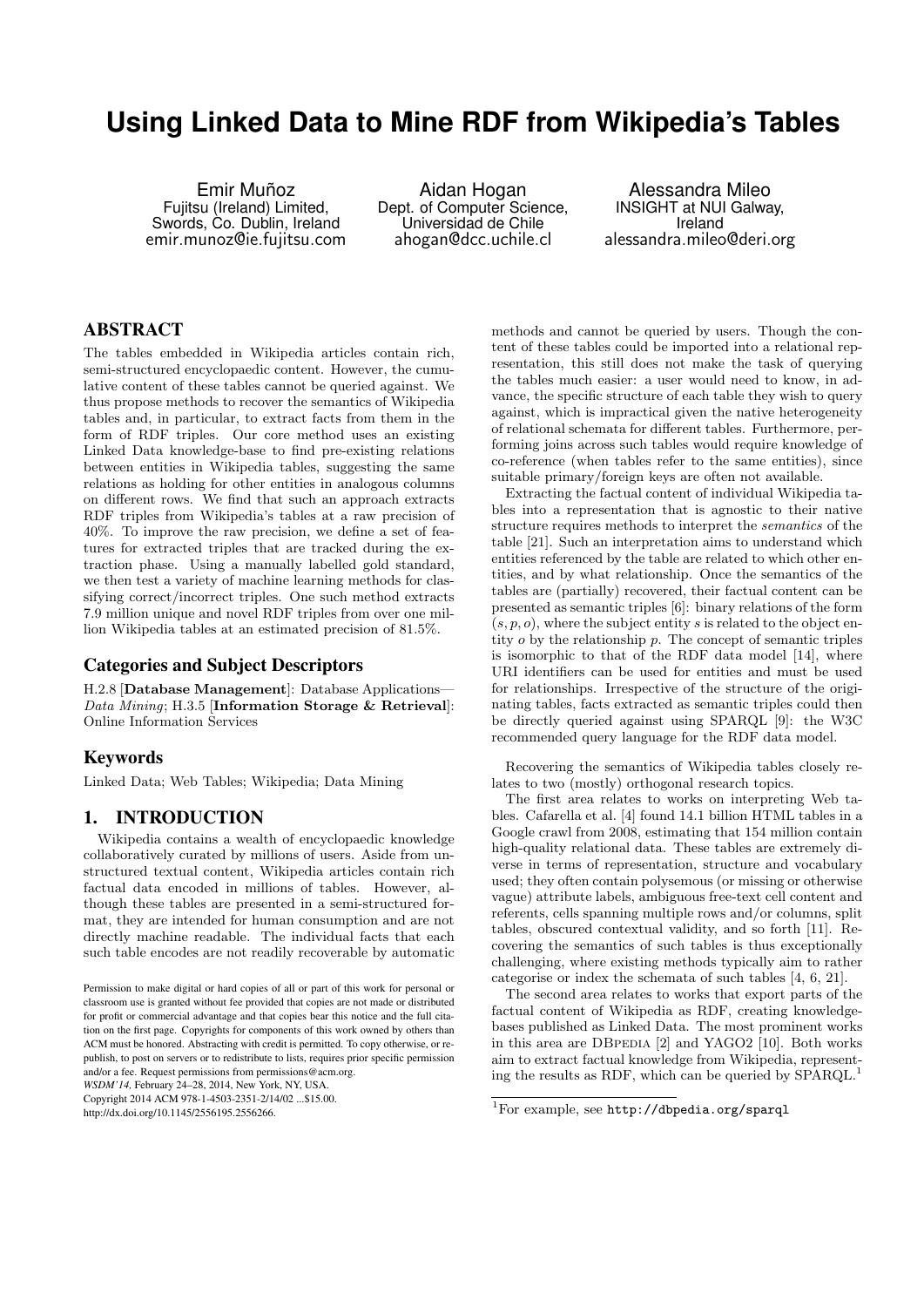<span id="page-1-0"></span>

| No.                | <b>Position</b> | <b>Player</b>                       | No.         | <b>Position</b> | <b>Player</b>             |
|--------------------|-----------------|-------------------------------------|-------------|-----------------|---------------------------|
| $1 \equiv$         | <b>GK</b>       | <b>Kenneth Vermeer</b>              | $21 \equiv$ |                 | <b>FW</b> Derk Boerrigter |
| $3$ $\blacksquare$ |                 | DF Toby Alderweireld (vice captain) | $22 \equiv$ | <b>GK</b>       | <b>Jasper Cillessen</b>   |
| $4 +$              | DF.             | <b>Niklas Moisander</b>             | $23 \equiv$ | FW              | Danny Hoesen              |
| 5 H.W              |                 | MF Christian Poulsen                | $24 \equiv$ |                 | DF Ricardo van Rhijn      |
| $6 \blacksquare$   | <b>MF</b>       | Evong Enoh                          | $25 \geq$   |                 | MF Thulani Serero         |
| $7 -$              | <b>FW</b>       | Miralem Suleimani                   | $26 \equiv$ | DF              | <b>Dico Koppers</b>       |
|                    |                 |                                     |             |                 |                           |

Figure 1: Split table listing all current AFC Ajax squad members (abridged from the Wikipedia article [http://en.](http://en.wikipedia.org/wiki/AFC_Ajax) [wikipedia.org/wiki/AFC\\_Ajax](http://en.wikipedia.org/wiki/AFC_Ajax); CC–BY–SA)

However, both works rely primarily on mining facts from Wikipedia *info-boxes*: the attribute–value tables that appear on the top, right-hand side of many Wikipedia articles. Many such info-boxes follow standard templates that serve as a hook for writing bulk manual mappings. Even in cases where templates are not available, info-boxes are relatively straightforward to semi-automatically extract semantics triples from: s corresponds to the entity referred to by the article itself, p corresponds to the attribute and o corresponds to the value. Neither approach presents methods to extract the rich factual content present in the millions of relational tables that are embedded in the body of Wikipedia articles (which we henceforth refer to as Wikitables, as distinguished from info-boxes or tables-of-content).

Recently a number of works have looked to bridge these two areas—including works from Limaye et al. [\[12\]](#page-9-8) and Mulwad et al. [\[17,](#page-9-9) [20,](#page-9-10) [16\]](#page-9-11)—by using Linked Data knowledgebases as references for interpreting the semantics of tables.

This paper follows on from these works with the aim of mining facts from all of Wikipedia's tables. Our methods are inspired by those from Web tables, but where we use the DBPEDIA Linked Data knowledge-base as a reference during the processing of tables. Though other knowledge-bases could also be used, we select DBPEDIA as a comprehensive dataset extracted from Wikipedia, with URIs for each subject of a Wikipedia article, and with a wide variety of relationships between those entities. We propose to first map entities in the tables to entities in the DBPEDIA knowledgebase. We can then query the knowledge-base for existing facts that involve those entities. By building a picture of which entities in the tables have which prior relationships, we can build an incomplete picture of the semantics of the table and attempt to extrapolate this to the rest of the table. We illustrate this idea with a motivating example.

## *Motivating Example*

Figure [1](#page-1-0) presents a Wikitable abridged from the Wikipedia article for "AFC Ajax": a Dutch football club.[2](#page-1-1) The table containing factual content about players: their shirt number, country and position. There are also relationships between players and the entity described by the article (their current club is AFC Ajax). However, relevant relationships do not hold across all pairs of columns: for example, there is no obvious factual relationship between positions and countries.

Aside from the **No.** columns, the cells of the table contain hyperlinks to other articles in Wikipedia, including countries, football positions, and individual players. For example, the flags link to articles for the country; MF links to the article for "Midfielder": a position in football. These links provide unambiguous referents to Wikipedia entities, which can in turn be mapped directly to DBPEDIA entities and descriptions. We currently focus on the extraction of relations between cells containing wiki-links and do not look at plain-string values. For example, we would not try to extract player numbers from the above table.

First we can determine the contextual entity (and in this case, the protagonist of the table [\[5\]](#page-9-12)) by the article in which it appears. We can then query the DBPEDIA knowledge-base to find relations between the context entity and various entities mentioned in the table cells. For example, the following SPARQL query asks for all relationships in the DBPEDIA knowledge-base that hold between the entities identified by the CURIEs dbr:Kenneth\_Vermeer and dbr:AFC\_Ajax (this query is for the purposes of illustration only; as discussed later, for performance reasons, we do not use SPARQL):<sup>[3](#page-1-2)</sup>

✞ ☎ PREFIX dbr: <http://dbpedia.org/resource/> SELECT ?rel WHERE { dbr:Kenneth\_Vermeer ?rel dbr:AFC\_Ajax }

 $\begin{pmatrix} 1 & 1 & 1 \\ 1 & 1 & 1 \\ 1 & 1 & 1 \end{pmatrix}$ This query returns the relationship dbp:currentclub. We find DBPEDIA triples with predicate dbp: currentclub relating  $\frac{9}{12}$  entities in the **Player** to the protagonist dbr: AFC\_Ajax. For the remaining three players in those columns, we can thus suggest the following triples as extraction candidates:

dbr:Niklas\_Moisander dbp:currentclub dbr:AFC\_Ajax . dbr:Christian\_Poulsen dbp:currentclub dbr:AFC\_Ajax . dbr:Danny\_Hoesen dbp:currentclub dbr:AFC\_Ajax .

✝ ✆ Next we can look at relationships within the table. Taking an example for **Player** and **Position** columns:

SELECT ?rel WHERE { dbr:Thulani\_Serero ?rel dbr:Midfielder }  $\sqrt{2\pi}$ 

from the reference knowledge-base, dbp:position is present in  $\frac{11}{12}$  of the rows for entities in the **Player** column to entities in the **Position** column. We can thus suggest the missing relation as a candidate for extraction:

✞ ☎ dbr:Miralem\_Sulejmani dbp:position dbr:Forward . ✝ ✆

Similarly, in the reference knowledge-base, the relationship dbo:birthPlace holds for many entities between the (unlabelled) country and Player columns, suggesting the analogous missing relations as candidates for extraction.

Though this method is naturally imprecise, we could suppose, for example, that the more rows for which a given relationship with a given predicate holds in the reference knowledge-base across two given columns, the higher the likelihood that that relationship exists on all such rows. Other features, such as a match between the label of the candidate relation and a column header, can strengthen confidence in the match. Such features of the extracted triple can be used to train a classifier for correct/incorrect triples.

Though a relatively "clean" example, the table depicted in Figure [1](#page-1-0) already exhibits two potential obstacles: the table is split in two, and one cell contains multiple links ("Toby Alderweireld (vice captain)"). In practice, Wikitables exhibit a high-degree of diversity, which poses major challenges for extracting triples, where we rely on machine learning techniques to increase accuracy.

<span id="page-1-1"></span><sup>&</sup>lt;sup>2</sup>The choice of example does not necessarily reflect the sporting allegiances of the present authors.

<span id="page-1-2"></span><sup>&</sup>lt;sup>3</sup>The CURIE prefixes used in this paper are dbr: for [http:](http://dbpedia.org/resource/) [//dbpedia.org/resource/](http://dbpedia.org/resource/), dbp: for [http://dbpedia.org/](http://dbpedia.org/property/) [property/](http://dbpedia.org/property/), and dbo: for <http://dbpedia.org/ontology/>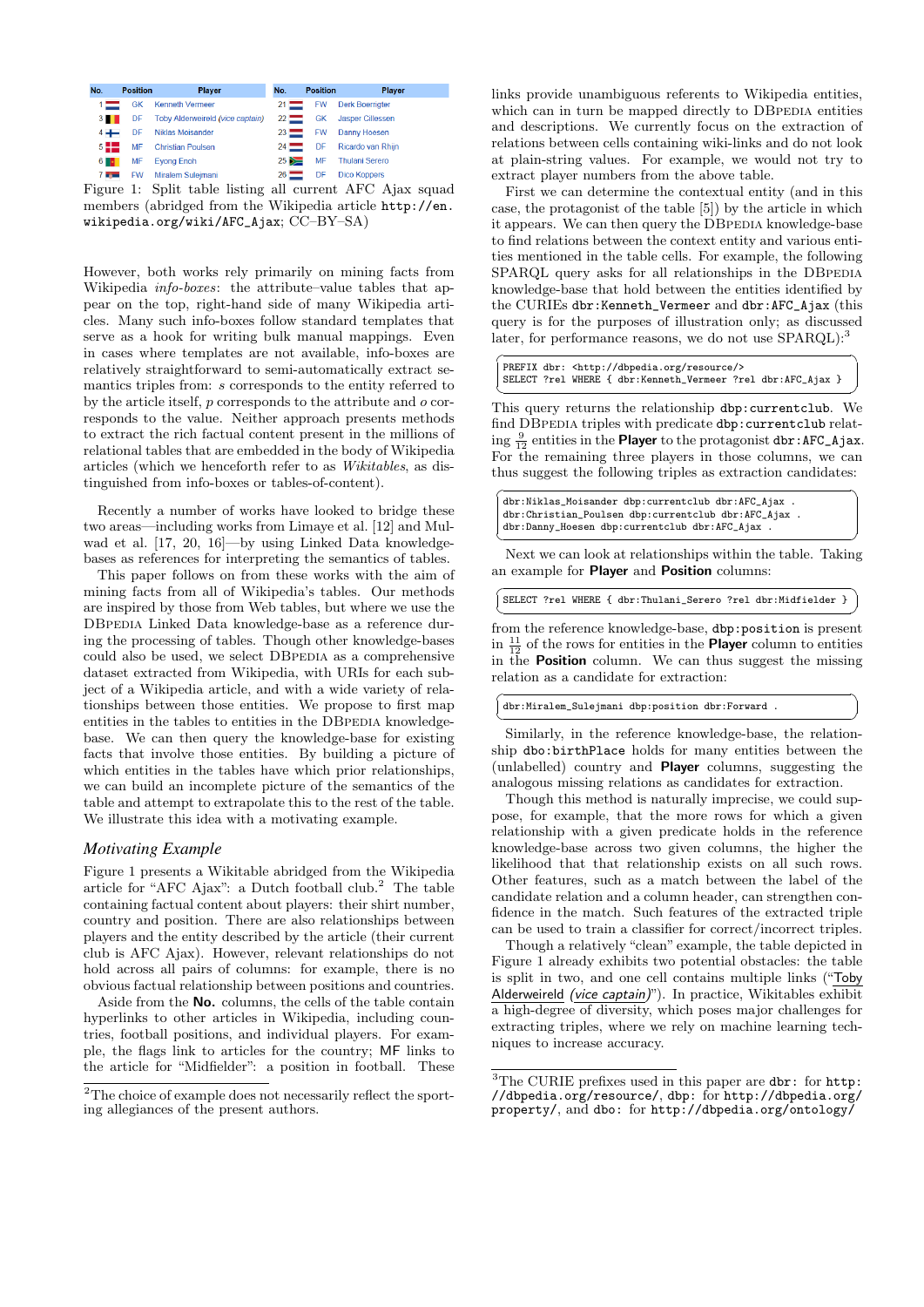Our methods can ultimately be viewed from three perspectives. From the Web tables perspective, we use an existing knowledge-base as a reference to interpret the semantics of tables. From the Linked Data perspective, we enrich the reference knowledge-base with new facts mined from tables. From the Wikipedia perspective, we make the cumulative knowledge of tables available for user queries.

#### *Organisation*

The rest of this paper is organised as follows:

§**[2](#page-2-0)**. We provide an overview of related works in the areas of Web tables, mining RDF triples from Wikipedia and extracting RDF triples from tables.

§**[3](#page-3-0)**. We survey the set of Wikitables mined from a recent Wikipedia dump, which serves as our experimental corpus.

§**[4](#page-4-0)**. We propose our methods for extracting candidate RDF triples from Wikitables using DBPEDIA as a reference dataset (as sketched in the motivating example).

§**[5](#page-5-0)**. We describe the features and machine learning methods that we use to classify (in)correct facts.

§**[6](#page-8-0)**. We conclude with a summary of results and possible future directions.

This paper extends an earlier work [\[18\]](#page-9-13) where we surveyed Wikipedia's tables and presented initial ideas for mining facts from them. In this paper, we evaluate novel features and machine learning methods to classify triples as correct or incorrect and provide extended discussion throughout.

# <span id="page-2-0"></span>2. RELATED WORK

We review recent works on three relevant topics: processing Web tables, extracting RDF from Wikipedia, and extracting RDF from Web tables.

#### *Web tables:*

Hurst [\[11\]](#page-9-5) divides the problem of processing Web tables into four sub-tasks: (1) table location: identifying tables in source documents, such as HTML pages; (2) table recognition: parsing and normalising the table into its constituent cells for further analysis; (3) functional  $\mathcal B$  structural analysis: determining the size and nature of the table; (4) table interpretation: recovering the semantics of the table to allow for deep processing of its content.

In the context of HTML, sub-tasks (1) and (2) are typically carried out by looking for table-related HTML tags in the Web page (e.g. table, td and tr). Sub-task (2) also refers to segmenting the table into a relative spatial description, which considers issues like internal cell structure, split cells, spanning errors, and other normalisation techniques. For sub-task (2), Pivk et al. [\[19\]](#page-9-14) proposed the TARTAR model, which normalises a table into a logical matrix.

For sub-task (3), the most common classification of tables is simply Relational vs. Non-relational (aka. Genuine vs. Non-genuine); non-relational tables include those used for formatting and navigation [\[22,](#page-9-15) [4\]](#page-9-4). Going further, Crestan and Pantel [\[6\]](#page-9-1) define a taxonomy with twelve structural classes of HTML tables and Yoshida et al. [\[24\]](#page-9-16) propose nine groups for attribute–value tables, etc.

Sub-task (4) relates to interpreting tables and attempting to recover their semantics. Cafarella et al. [\[4\]](#page-9-4) proposed

the WebTables system, which adopts a distributional semantics approach, extracting co-occurrence distributions for attribute labels in tables for search and other applications. Zwicklbauer et al. [\[25\]](#page-9-17) also use an existing knowledge-base to annotate the semantic types of individual table columns based on the most common type found in each column's cells. Venetis et al. [\[21\]](#page-9-0) similarly look to annotate columns of tables, sourcing a set of target class and relationship labels from the Web. For interpreting attribute–value tables, Crestan et al. [\[6\]](#page-9-1) introduce the protagonist problem: identifying the subject of relations for attribute–value tables in order to generate semantic triples. (We discuss works that can extract triples from tables later in this section.)

Novelty: We focus on the tables of Wikipedia. For subtasks  $(1-2)$ , we re-use the TARTAR model [\[19\]](#page-9-14) and parse Wikitables using HTML tags, such as table, td, etc. For sub-task (3), we simply look for tables with class wikitable to identify our target class of tables. Furthermore, we apply the notion of a protagonist [\[6\]](#page-9-1) to generic relational tables (as per the AFC Ajax example). Our methods re-use and extend upon various ideas made in the Web-tables literature for extracting triples from Wikipedia tables.

# *Extracting RDF from Wikipedia*

As aforementioned, the DBPEDIA knowledge-base [\[2\]](#page-9-6) publishes RDF extracted from Wikipedia as Linked Data. The system extracts RDF from Wikipedia articles in various languages. DBPEDIA URIs are minted for the protagonist of each Wikipedia article. RDF triples are extracted from markup including titles, abstracts, categories, images and various forms of links. The richest source of information are the attribute–value "info-boxes" presented in the top right of Wikipedia articles (where available). DBpedia supports user-contributed mappings of RDF from tables in Wikipedia, but only isolated mappings have been provided.<sup>[4](#page-2-1)</sup>

YAGO2 [\[10\]](#page-9-7) also extracts RDF from Wikipedia, relying on hard-coded declarative rules that specify extraction, normalisation and implication logic for mapping (primarily) infobox attributes to known terms in the ontology. Facts are enhanced and annotated through use of external knowledgebases, such as WordNet synsets to enrich wiki-categories, and GeoNames to enrich geographical information. Estimates for the precision of YAGO2 lie at around 95% [\[10\]](#page-9-7).

Novelty: Although both YAGO2 and DBpedia support manual mappings from generic tables in Wikipedia, the coverage of these mappings appears to be very limited: both works rather focus on extraction from info-boxes. To assure novelty, we thus deliberately ignore info-boxes and instead target only Wikitables embedded in the body of the article. We currently use DBPEDIA as a reference knowledgebase, but in future could also use other reference knowledgebases that are reconcilable with Wikipedia entities, such as YAGO2 or Freebase, or perhaps even Wikidata.

#### *Extracting RDF from Tables*

Various languages, such as R2RML [\[7\]](#page-9-18), can express custom mappings from relational database tables to RDF. In terms of representing the structure of tables in RDF, Ding et al. [\[8\]](#page-9-19) propose extracting each row of the table as a subject, each

<span id="page-2-1"></span><sup>4</sup> [http://mappings.dbpedia.org/index.php?title=](http://mappings.dbpedia.org/index.php?title=Special%3APrefixIndex&prefix=Table&namespace=204) [Special%3APrefixIndex&prefix=Table&namespace=204](http://mappings.dbpedia.org/index.php?title=Special%3APrefixIndex&prefix=Table&namespace=204)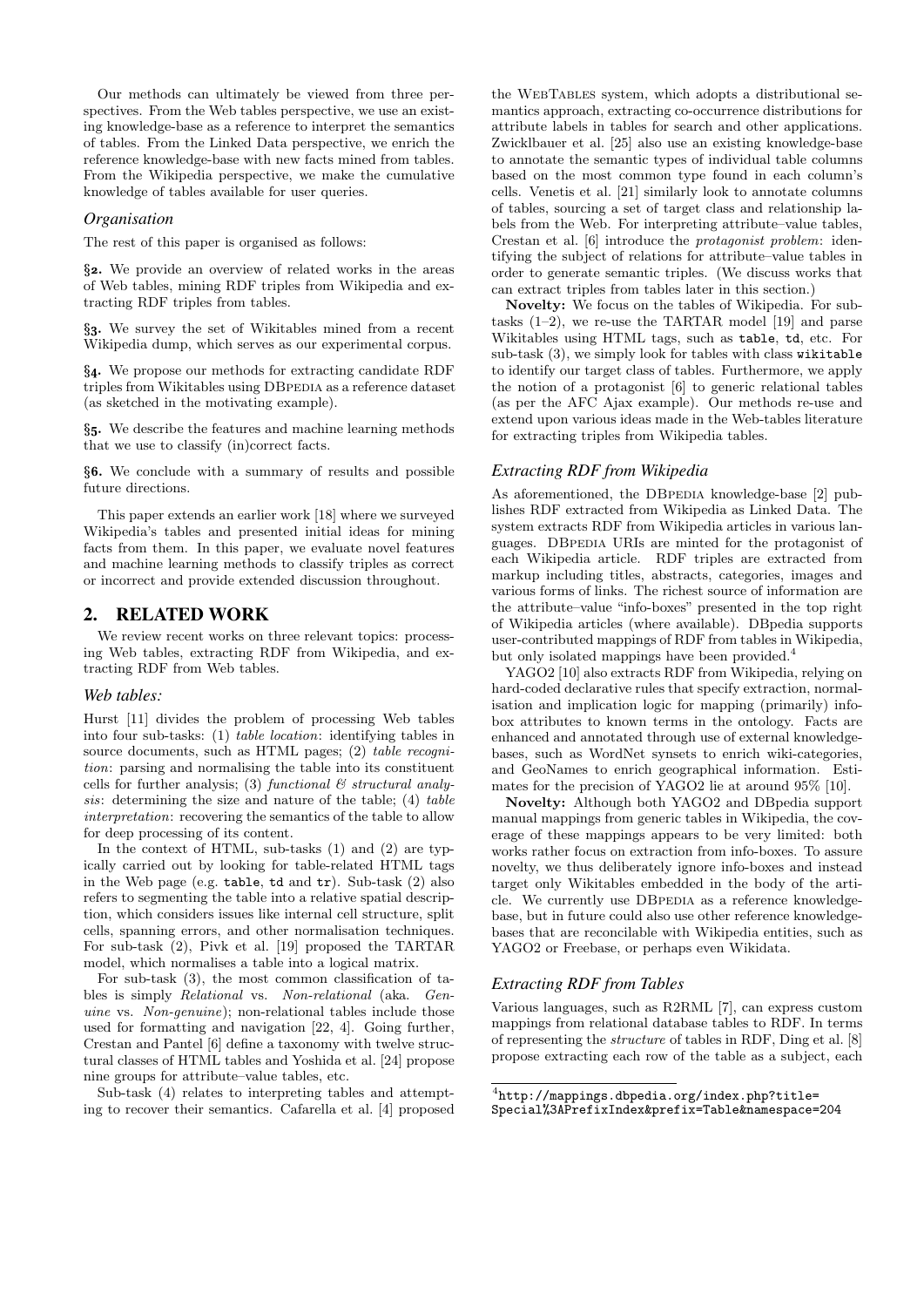column as a predicate and each cell as an object. Similar methods are used for the Direct Mapping standard [\[1\]](#page-9-20).

More closely related to our own work are the methods of Limaye et al. [\[12\]](#page-9-8) and Mulwad et al. [\[17,](#page-9-9) [20,](#page-9-10) [16\]](#page-9-11), who take a reference knowledge-base and use it to annotate entities and columns in tables with types and relationships. As such, these approaches can be used to extract triples from tables.

Novelty: Our approach is automatic and does not require an input mapping (per R2RML). We export content that can be queried independently of the structure of the originating table (vs. Ding et al. [\[8\]](#page-9-19) and the Direct Mapping).

Although Limaye et al. [\[12\]](#page-9-8) evaluate average timings of their extraction for 250,000 Web tables, their work and the works by Mulwad et al. [\[17,](#page-9-9) [20,](#page-9-10) [16\]](#page-9-11) evaluate the quality of relation extraction based on 25–36 hand-picked Wikitables and 150–371 hand-picked Web-tables, whereas we evaluate the quality of our extraction for over one million Wikipedia tables (all Wikitables meeting certain minimal criteria, laid out in §3.[2](#page-3-1)) based on random sampling. In general, we focus specifically on the problem of relation extraction in the context of Wikipedia tables, running the extraction process over the entire corpus (post-filtering), presenting a detailed set of "row-centric" features for machine learning methods to perform classification, and evaluation based on sampling from all tables. In doing so, we exploit features specific to Wikipedia to improve results: for example, we use Wikilinks to detect entities and we extract additional relations from table cells to the protagonist of the article, etc.

# <span id="page-3-0"></span>3. SURVEY OF WIKITABLES

We begin our core contribution by formalising our notion of a table, defining the tables in Wikipedia that we consider in-scope for extraction (Wikitables), and providing some statistics on the set of Wikitables extracted from the February 13th, 2013 English Wikipedia dump.

## 3.1 Classifying Wikipedia's Tables

Wikipedia editors can choose from three classes of tables; each has a different value for the HTML attribute class in the associated table tag in the Wikipedia page, as follows:

- toc: table of contents summarising the layout of the article, typically found after its abstract;
- info-box: attribute–value tables embedded in the top-right of the article providing core information about the protagonist, typically following a standard template based on the type of protagonist (e.g., city, person, etc.);
- wikitable: tables embedded in the article's body, typically containing relational data about the protagonist.

We focus on the wikitable class since toc tables refer to article layout, not factual content, and the extraction of facts from info-box tables has already been near-exhaustively covered by works such as DBPEDIA and YAGO2. To the best of our knowledge, we are the first work to tackle a full-scale extraction of facts from the wikitable class of tables.

## <span id="page-3-1"></span>3.2 Normalising Wikipedia's Tables

The structure and content of Wikitables can be quite complex. Since these tables are intended for human consumption, their layout is guided by visual aesthetics. Tables often contain spans to avoid repetition: these spans cover multiple

| Table 1: Overview of tables in the dump |  |
|-----------------------------------------|--|
|-----------------------------------------|--|

<span id="page-3-3"></span>

| • TOTAL ARTICLES:                                                  | 10,854,204                        | 100.00%                    |
|--------------------------------------------------------------------|-----------------------------------|----------------------------|
| $\blacktriangleright$ ARTICLES W/TABLES:                           | 1,875,415                         | 17.28%                     |
| • ALL TABLES:                                                      | 3,923,427                         | 100.00%                    |
| $\blacktriangleright$ ILL-FORMED:<br>$\triangleright$ WELL-FORMED: | 163,105<br>3,760,322              | 4.16%<br>95.84%            |
| o toc:<br>o info-box:<br>o wikitable:                              | 1,648,786<br>815,350<br>1,296,186 | 43.85%<br>21.68%<br>34.47% |
| $\rhd$ < 2 $\times$ 2:<br>$\rho \geq 2 \times 2$ : (used)          | 158,940<br>1,137,246              | 12.26%<br>87.74%           |

cells with one entry, and include column-spans (colspans), row-spans (rowspans) or a combination of both. To avoid tables wider than the standard display width or to avoid ugly long and narrow tables, editors will often employ split tables (as per Figure [1\)](#page-1-0). Cells may also contain (i) multiple values, (ii) prose-text alongside the primary value giving justification or context for that value, (iii) superscript references to sources, (iv) images or other embedded content, (v) empty cells in "optional" columns, and so forth.

To overcome this heterogeneity, we normalise Wikitables by "squaring" them and filtering text, such that they can be represented as a logical matrix of cells prior to extraction.

## *Table Model*

We consider as input a source of tables  $\mathcal T$  (a set of tables). We model an individual table  $T \in \mathcal{T}$  as an  $m \times n$  matrix  $M_T$ . Table headers are very common in tables, and can be simple (one row) or hierarchical (multiple rows). We let  $h$  denote the index of the bottom header row, such that  $M_T(i, .), i \leq h$ denotes the header rows of  $M_T$ .

#### *Extraction and Normalisation*

Our initial goal is to convert a Wikipedia article in HTML to a source of tables  $T$ . Mapping HTML tables to square matrices is often challenging due to syntax-level issues (e.g., non-closed HTML tags, fewer or more columns in some rows creating jagged tables, spans, nesting, etc.).

Though we cannot fully normalise the tables (e.g., we do not rejoin split tables), we use TARTAR [\[19\]](#page-9-14) to apply some standard normalisation techniques, as follows. Tables often contain their caption embedded in the first row: we discard that row when generating the matrix. Header rows are identified by the (<TH>) tag. For each table, we must also deal with colspans and rowspans: we divide such cells and copy the original content into each division. Where we find "jagged rows", we consider missing cells to contain blank strings. If the table can be parsed into a matrix  $M_T$  (i.e., is syntactically valid and dense), we call the table well-formed. Otherwise we call it ill-formed. Finally, we only consider well-formed tables where the size of  $M_T$  is at least  $2 \times 2$ ; i.e., it contains at least two rows and at least two columns.

# 3.3 Corpus Composition

We extract our corpus of Wikitables from the February 13th, 2013 English Wikipedia dump. We first apply the Bliki engine parser<sup>[5](#page-3-2)</sup> to convert wiki-markup to HTML articles.

<span id="page-3-2"></span><sup>5</sup> <http://code.google.com/p/gwtwiki/>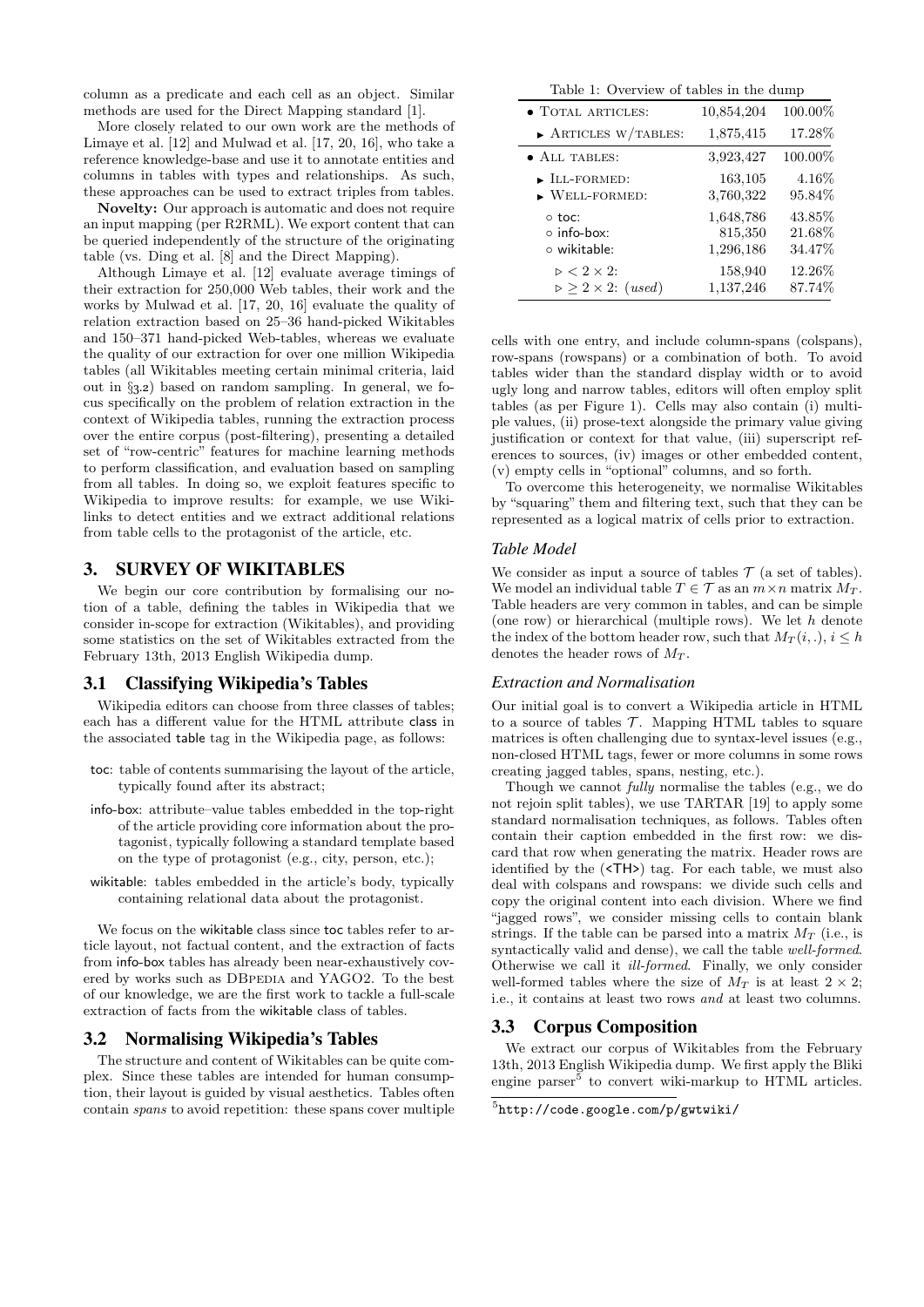<span id="page-4-2"></span>

Figure 2: Various distributions for the Wikitables considered

Each HTML page is then cleaned and canonicalised (fixing  $s$ yntax mistakes) using CyberNeko<sup>[6](#page-4-1)</sup> before all HTML tables (including nested tables) are extracted.

Table [1](#page-3-3) provides a breakdown of the high level details of the corpus. We found 10.85 million articles (more accurately "pages"), containing a total of 3.92 million HTML tables. where 17.3% of the articles contained at least one table.

In Figure [2,](#page-4-2) we plot the distributions of (a), tables per article, (b) number of tables for increasing numbers of rows/ columns, and (c) number of internal/external links per table. All distributions are plotted in log/log scale, where we see long-tailed distributions for all such dimensions. Furthermore, we make the following observations:

- The article<sup>[7](#page-4-3)</sup> with the largest number of well-formed tables contains 623 (most of them nested inner-tables).
- Considering articles with at least one table, there are 1.66 tables per article.
- The maximum number of detected rows in a table is 250, commonly found in List\_of\_\* articles (likely due to a Wikipedia formatting constraint). The average number of rows per table is 12.44.
- The maximum number of columns in a table<sup>[8](#page-4-4)</sup> is  $250$ (due to an erroneous colspan for a caption in a table with 3 columns). The average number of columns per table is 5.55.
- The highest number of internal links in a single table is 2,774, and 594 for external links. The averages are 1.93 and 0.35 for internal and external links, respectively. Internal links are important for us since they ensure that we can map cell entries to Wikipedia articles (and thus to DBPEDIA entities).
- $\bullet$  19.4% of tables do not contain column headers.  $79.9\%$ contain headers only in the first row, 7.4% contain headers in the second row, and the remaining tables contain captions in further rows. 5.5% of tables contain non-empty embedded captions.

We thus view this corpus of tables as a rich source of structured data that can be exploited for information extraction and ultimately for triplification, with many tables containing a high number of internal wiki-links (as per the bottom

<span id="page-4-3"></span>7 http://en.wikipedia.org/wiki/Winners\_and\_runners-up\_in\_ the\_legislative\_ elections\_of\_Nepal\_1994\_and\_1999

plot in Figure [2\)](#page-4-2), which can be used for entity disambiguation. After filtering toc, infobox, small and ill-formed tables, we end up considering 29.0% of all Wikipedia tables for our

# <span id="page-4-0"></span>4. MINING RDF FROM WIKITABLES

To extract RDF from these Wikitables, we rely on a reference knowledge-base, where we use DBPEDIA for the purposes of this paper. We extract internal links present in cells and map them directly to DBPEDIA entity URIs. We then perform lookups on DBPEDIA to find relationships that exist between entities on the same row of the table. These relationships are then proposed as candidates between entities in cells of analogous columns on other rows.

## 4.1 Reference Knowledge-base

extraction: 1.14 million tables in total.

We use English-language data from DBPEDIA v3.8, describing 9.4 million entities. The overall corpus consists of 465 million unique RDF triples, and contained 57,985 unique RDF relations (i.e., RDF predicates), 48,293 of which were in the DBPEDIA property namespace, 1,397 of which were in the curated DBPEDIA ontology namespace, and 28 of which were from external vocabularies.<sup>[9](#page-4-5)</sup>

# 4.2 Entity/Resource Extraction

In Section [3,](#page-3-0) we described how we extract a set of tables from Wikipedia, where each table is represented as an  $m \times n$ matrix  $M_T$  and where each cell of the matrix  $M_T(i, j)$  (for  $i \leq m, j \leq n$  can contain a variety of content. However, we are primarily interested in internal wiki-links present in the cells since they can be directly mapped to DBPEDIA entities. We represent the set of wiki-link URLs in a cell as  $W_T(i, j)$ , which excludes superscript reference links, links with prefix Image: or File:, and external links. We also strip fragment identifiers from URLs (i.e., strings following a hash).<sup>1</sup>

For each  $w \in W_T(i, j)$ , we map the corresponding Wikipedia URL to a DBPEDIA entity URI by following redirects and replacing the namespace http://en.wikipedia.org/wiki/ with http://dbpedia.org/resource/; for optimisation reasons, we cache redirects. We additionally filter entities corresponding to DBPEDIA categories and list pages. We denote

<span id="page-4-1"></span> $^6$ <http://nekohtml.sourceforge.net/>

<span id="page-4-4"></span> $^8$ http://en.wikipedia.org/wiki/2007-08\_QMJHL\_season

<span id="page-4-5"></span> $9$ We also found noise where 8,267 DBPEDIA entity URIs referring to Wikipedia templates appeared as predicates.

<span id="page-4-6"></span> $10$ Typically these are references to sections or to footnotes, but occasionally they may refer to a sub-topic in the article. However, DBpedia does not have corresponding URIs for the entities referred to by these sub-topics.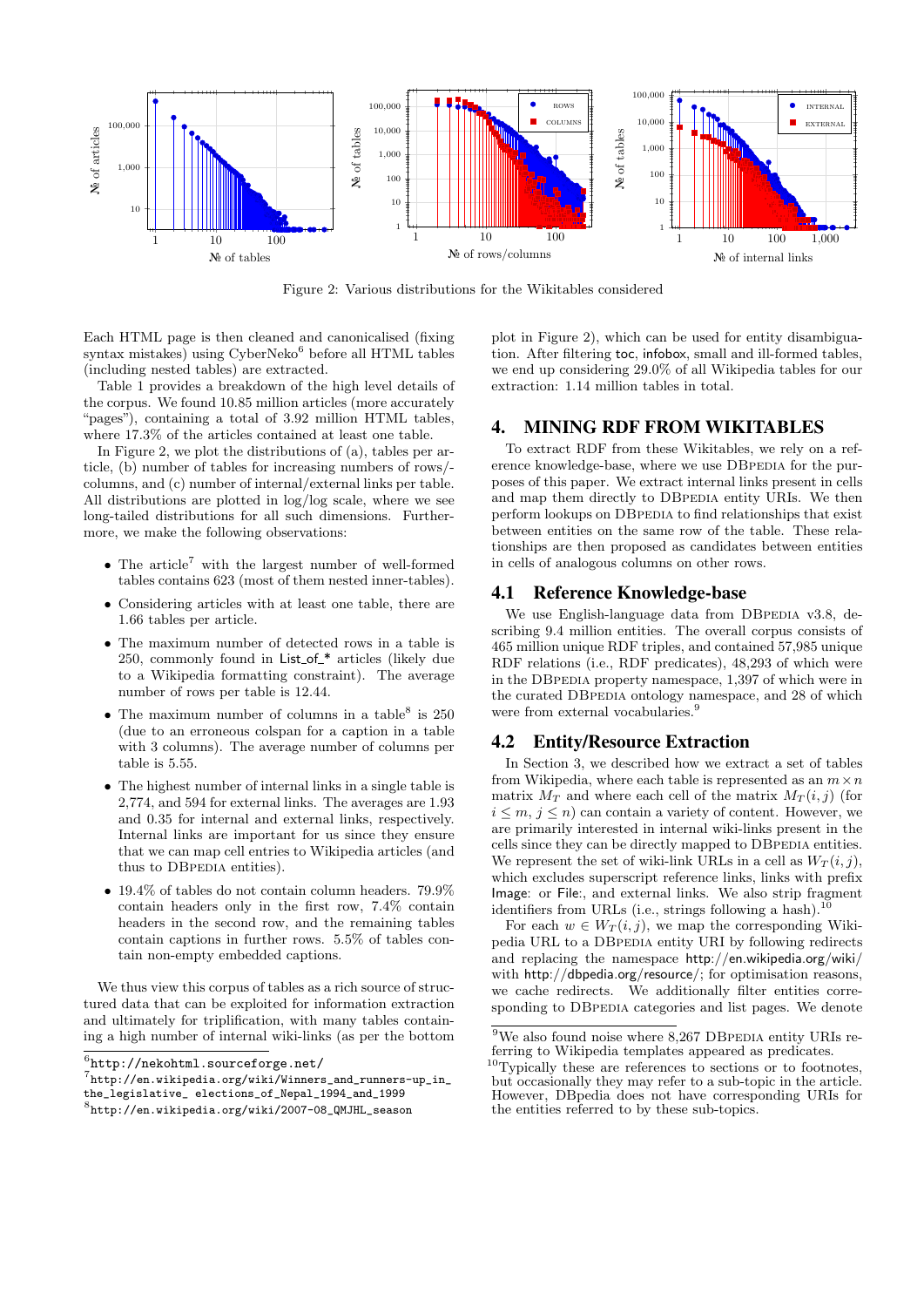by  $E_T(i, j)$  the resulting set of DBPEDIA entity URIs extracted for wiki-links  $W_T(i, j)$  for table cell  $M_T(i, j)$ .

# 4.3 Discovering Relations

We aim to discover two types of relations: between entities on the same row of a table and between entities in the table and the protagonist of the article.

To discover relations within tables, we query the DBPEDIA knowledge base for existing relationships between entities in different cells of the same row. We look for relations between all pairs on the same row  $i$  but in different cells:  $\{(e_{i,j}, e_{i,k}) \mid e_{i,j} \in E_T(i,j), e_{i,k} \in E_T(i,k), 1 \leq i \leq m, 1 \leq j \leq n\}$  $j < k \leq n$ . Any relations found for  $(e_{i,j}, e_{i,k})$  are suggested as candidates for relating  $(e_{h,j}, e_{h,k})$  for  $1 \leq h \leq m, h \neq i$ .

To discover relations from entities in the table and  $p$  the protagonist entity of the article, we query the knowledgebase for pairs  $\{(e_{i,j}, p) \mid e_{i,j} \in E_T(i,j), 1 \leq i \leq m, 1 \leq j \leq m\}$  $j \leq n$ . Any relations found for  $(e_{i,j}, p)$  are suggested as candidates for relating  $(e_{h,j}, p)$  for  $1 \leq h \leq m, h \neq i$ .

We query the DBPEDIA knowledge-base for existing relationships that hold in either direction for each such pair. We run these queries over local indexes of DBPEDIA data with in-memory caching to efficiently support repeated queries caused by colspans. Though we avoid using a SPARQL engine for performance reasons, the lookups for a pair  $(e1, e2)$ would be equivalent to the following query:

```
SELECT DISTINCT ?p1 ?p2
WHERE { { <e1> ?p1 <e2> } UNION { <e2> ?p2 <e1> } }
\begin{pmatrix} 1 & 1 & 1 \\ 1 & 1 & 1 \\ 1 & 1 & 1 \end{pmatrix}
```
The UNION clause in SPARQL is used to denote a disjunctive query. The terms <e1> and <e2> are instantiated with the DBPEDIA URIs of the entities in question.

<span id="page-5-1"></span>Example 4.1. With respect to relations within tables, if we consider some example cells from row 3 of table T in Figure [1,](#page-1-0) we have:

$$
E_T(3,1) = \emptyset,
$$
  
\n
$$
E_T(3,2) = \{\text{dbr:Belgium}\},
$$
  
\n
$$
E_T(3,3) = \{\text{dbr:Defender}\},
$$
  
\n
$$
E_T(3,4) = \{\text{dbr:Top\_Alderweired, dbr:Vice_Captain}\}.
$$

If we query DBPEDIA indexes looking for relationships in this row between, for example, columns 2 and 4, we could find dbo:birthPlace from dbr:Toby\_Alderweireld in  $E_T(3,4)$ to dbr:Belgium in  $E_T(3, 2)$ . We can suggest that this relationship may hold, e.g., from entities in  $E_T(2, 4)$  to  $E_T(2, 2)$ , and so forth for all other non-header rows in the table.

If we query DBPEDIA for existing relations between the entity dbr:Toby\_Alderweireld in  $E_T(3, 4)$  to the article entity dbr:AFC\_Ajax, we will find dbp:clubs and dbo:team. We consider these as candidate relations potentially holding between dbr:AFC\_Ajax and other entities in column 4.

Of course, this process can be imprecise. We will discuss this further in Section [5.](#page-5-0)  $\Box$ 

## 4.4 Triple Extraction

We extract all candidate relationships found for all Wikitables as RDF triples:

Example 4.2. Consider applying the dbo:birthPlace can-didate relation found in Example [4.1](#page-5-1) to row 2 (from  $E_T(2, 4)$ ) to  $E_T(2, 2)$ ). The resulting RDF triple is then:

✞ ☎ dbr:Ricardo\_van\_Rhijn dbo:birthPlace dbr:Netherlands .  $\begin{pmatrix} 1 & 1 & 1 \\ 1 & 1 & 1 \\ 1 & 1 & 1 \end{pmatrix}$ 

representing the fact that Ricardo van Rhijn was born in the Netherlands.  $\Box$ 

Based on preliminary evaluation of the extraction process, we chose to ignore reflexive triples and triples with the predicate dbo:wikiPageDisambiguates, which very often pertained to incorrect facts.

Though we do not wish to focus on computational performance in this paper, we can make some high-level remarks about the general scalability of our approach. As stated previously, we use local indexes of the DBPEDIA knowledgebase for answering queries, and for each pair, we perform two atomic on-disk lookups for relations in either direction. However, given that tables can potentially contain hundreds of entities, and that the number of entity-pairs to consider is quadratic for a given row, each table may require a large amount of lookups for relations.

However, with respect to scalability of the global processing, our problem can be effectively partitioned and parallelised on a per-table basis. For example, given a cluster of shared-nothing commodity servers, if we make the full index for the reference knowledge-base available to each machine (in our scenario, a 7.7GB file), individual tables can then be assigned arbitrarily to each machine, and the extraction of triples run in an embarassingly parallel manner. We adopt this approach and using eight machines (ca. 2005) with 4GB of RAM, 160GB SATA hard-drives, 2.2GHz single-core processors, assigning an even work-load of input Wikipedia articles to each, the full process of extracting and normalising Wikitables from the articles and computing the full set of candidate triples took approximately  $12 \text{ days}$ .<sup>[11](#page-5-2)</sup>

We extracted a total of 53.2 million candidate RDF triples, of which 37.3 million were unique, of which 34.9 million in turn were not already in DBPEDIA. These candidate triples are assigned features during extraction that serve as input to the classification process described in the next section.

# <span id="page-5-0"></span>5. LEARNING RDF TRIPLES

As alluded to before, many of the triples we extract in the previous phase are likely to be incorrect for a variety of reasons. We illustrate this with two further brief examples.

<span id="page-5-3"></span>Example 5.1. In the table of Figure [1,](#page-1-0) we do not distinguish the entities Toby Alderweireld and vice captain, which appear in the same cell. Hence, when multiple entities appear in one cell, we may extract incorrect triples, such as:

dbr:Vice\_Captain dbo:team dbr:AFC\_Ajax .  $\begin{pmatrix} 1 & 1 & 1 \\ 1 & 1 & 1 \\ 1 & 1 & 1 \end{pmatrix}$ 

To illustrate another common case we encountered: in our reference knowledge-base, the entity Derk Boerrigter is related to the protagonist AFC Ajax through the relation dbp:youthclubs. However, this relation would not hold between other players in the same column and AFC Ajax even though said candidate triples will have been produced in the previous phase: just because a relation holds for (at least) one row does not mean it must hold for others.  $\Box$ 

<span id="page-5-2"></span><sup>11</sup>An alternative route for optimisation could be to build a compressed in-memory index over the reference knowledgebase or to use a solid-state disk, but this was not feasible for our hardware.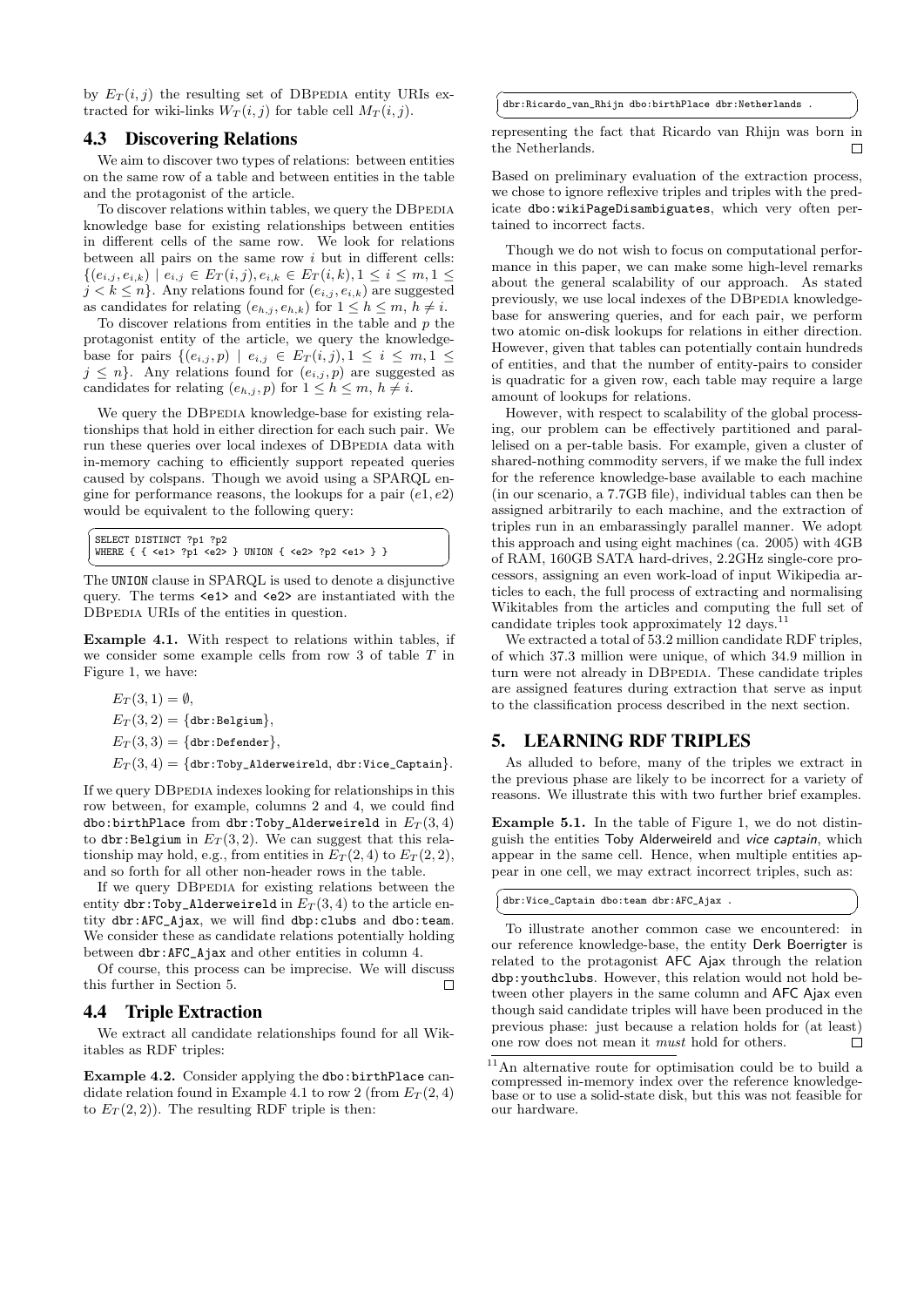This section thus evaluates a variety of machine-learning methods with respect to identifying correct triples from our set of raw extracted triples. For this phase, a set of features can be associated with extracted triples to help determine if the triple is likely to be (in)correct. For example, we can consider the number of rows for which a relation holds versus the total number of rows in a table (e.g.,  $\frac{1}{6}$  in the case of the dbp:youthclubs relation mentioned in the previous example), or the presence of multiple entities in a cell (cf. Example [5.1\)](#page-5-3), or string matching between a column header and a predicate label (e.g., dbp:position for the Position header in Figure [1\)](#page-1-0). Along these lines, we now discuss a set of features we associate with extracted triples, which can be used by machine learning methods (described later in the section) for classification as correct/incorrect.

## 5.1 Features

In previous work, the classification problem was tackled primarily by ranking each relation according to the number of times it held in the knowledge-base between entities in those two columns. However, we feel that there are many factors—such as the structure of the table, the nature of the cell content, textual overlap with one of the column headers, etc.—that provide important signals for determining the accuracy of extracted triples. Furthermore, like Limaye et al. [\[12\]](#page-9-8), we believe that statistics about the predicate in the reference knowledge-base serve as useful input; e.g., if a predicate is generally found to follow a one-to-one relation (e.g., dbp:captain), then it is unlikely to be a good relation for linking an article (e.g., dbr:AFC\_Ajax) to multiple entities in a table column (e.g., Players).

The full set of features we generate is listed in Table [2,](#page-6-0) broken down by article features, table features, column features (i.e., features specific to the subject/object column from which the triple was extracted), predicate features (i.e., features specific to the predicate of the extracted triple), cell features (i.e., features specific to the subject and object cells from which the triple was extracted), predicate/column features (features that are a function of the predicate and subject/object columns) and triple features. Feature 38 tracks if the triple exists in DBPEDIA for reference only and is never used for learning. We include a wide range of features, with the goal of applying feature selection at a later stage.

Given that most of the features are self-explanatory, we give a brief explanation for non-trivial entries:

- 15 The number of pairs of the form  $(e_{i,s}, e_{i,o})$  for s the subject column, o the object column and  $h < i \leq m$
- 16 As per feature 15, but only unique pairs (for the given table) are counted
- 17–20 All predicate features are normalised as a real value in the range (0, 1] (counts are divided by the maximum such value for all predicates)
- 24–25 The amount of prose text in the cells from which the subject and object of a triple is extracted, where long text is indicative of possible noise or hidden context
- 26–27 A boolean value indicating the presence of, e.g., newlines, bullets or other HTML formatting tags in the source cells
- 28–29 The string similarity, measured as the closer value given by the Jaro–Winkler distance and the Sørensen–

| Table 2: Full list of features |  |  |  |  |  |  |  |
|--------------------------------|--|--|--|--|--|--|--|
|--------------------------------|--|--|--|--|--|--|--|

<span id="page-6-0"></span>

| <b>ARTICLE FEATURES</b>                                                                                                                                                                                                                                                                                            |
|--------------------------------------------------------------------------------------------------------------------------------------------------------------------------------------------------------------------------------------------------------------------------------------------------------------------|
| $(1)$ No of tables                                                                                                                                                                                                                                                                                                 |
| TABLE FEATURES                                                                                                                                                                                                                                                                                                     |
| $(2)$ table id in article<br>$(3)$ No of rows<br>$(4)$ No of columns<br>$(5) \text{ ratio: } (3)/(4)$<br>(6) total relations extracted                                                                                                                                                                             |
| <b>COLUMN FEATURES</b>                                                                                                                                                                                                                                                                                             |
| (7) subject column id<br>(8) object column id<br>$(9&10)$ No of entities in s & cols.<br>$(11)$ ratio: $(9)/(10)$<br>$(12\&13)$ No of unique entities in s&o cols.<br>$(14)$ ratio: $(12)/(13)$<br>$(15)$ potential relations<br>$(16)$ unique potential relations                                                 |
| PREDICATE FEATURES                                                                                                                                                                                                                                                                                                 |
| (17) normalised triple count<br>(18) normalised unique subject count<br>(19) normalised unique object count<br>$(20)$ ratio $(18)/(19)$                                                                                                                                                                            |
| <b>CELL FEATURES</b>                                                                                                                                                                                                                                                                                               |
| $(21\&22)$ number of entities in s&o cells<br>$(23)$ ratio $(21)/(22)$<br>$(24&25)$ string length in s&o cells<br>$(26\&27)$ formatting present in s&o cells                                                                                                                                                       |
| PREDICATE/COLUMN FEATURES                                                                                                                                                                                                                                                                                          |
| $(28&29)$ string sim. for pred and s o header<br>$(30)$ maximum between $(28)$ and $(29)$<br>$(31)$ No of rows where relation holds<br>$(32)$ ratio: $(31)/(3)$<br>$(33)$ No of potential relations held<br>$(34)$ ratio: $(33)/(15)$<br>$(35)$ No of unique potential relations held<br>$(36)$ ratio: $(35)/(16)$ |
| TRIPLE FEATURES                                                                                                                                                                                                                                                                                                    |
| (37) from article or body relation<br>(38) already exists in DBPEDIA                                                                                                                                                                                                                                               |

Dice coefficient, between the predicate label and the header label for the subject/object column

- 31 For how many rows there exists a relation in the KB with the given predicate from the subject column to the object column
- 33 For how many pairs in feature 15 there exists a relation in the KB with the given predicate
- 35 For how many unique pairs in feature 16 there exists a relation in the KB with the given predicate

With respect to features 31, 33 and 35; which are similar with respect to measuring ratios of rows/relations for which a predicate exists in the KB; we include all three versions since we found that certain tables in Wikipedia can exhibit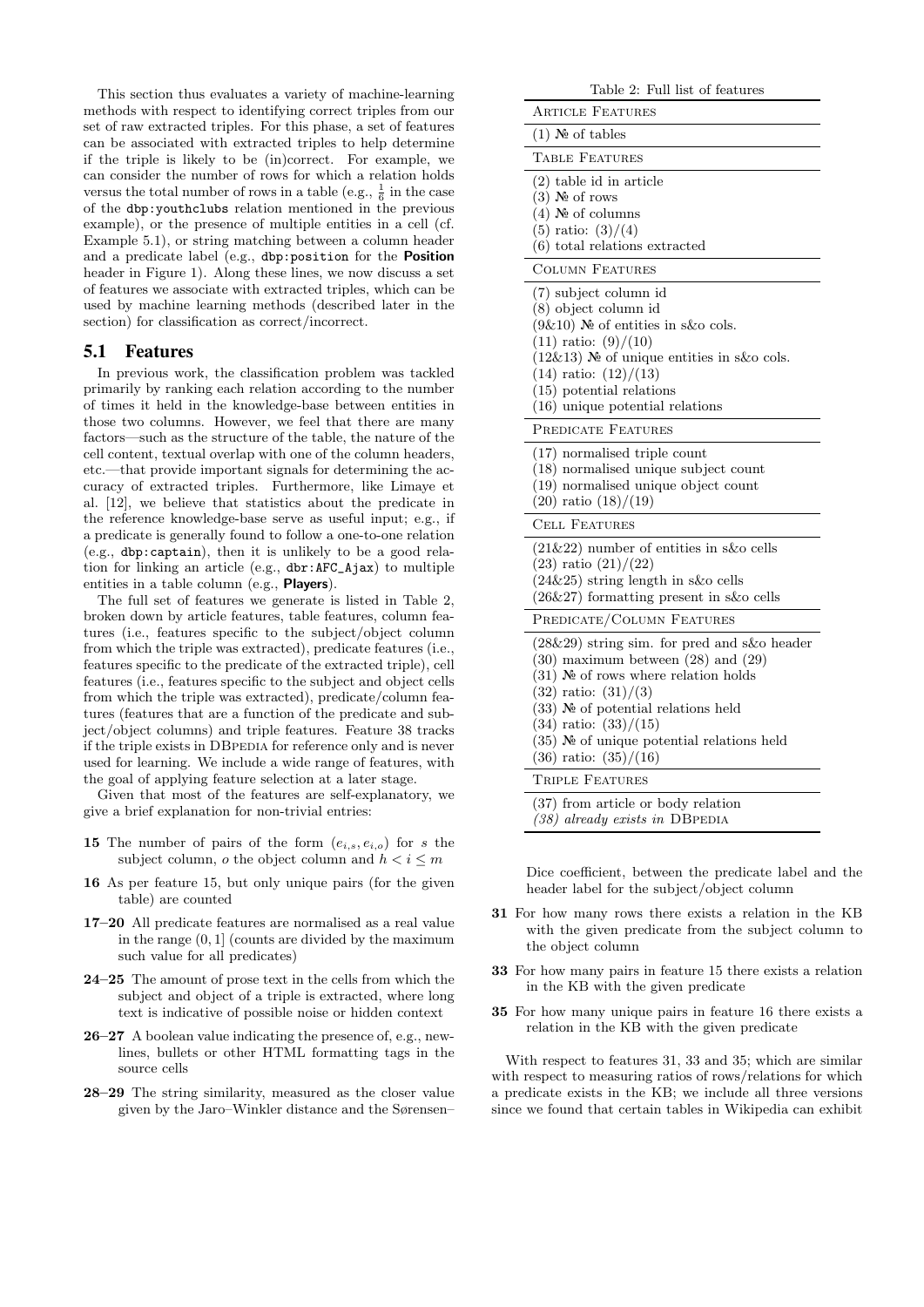very different values for these features due to duplicate en-tities existing in individual cells (often due to spans).<sup>[12](#page-7-0)</sup>

## 5.2 Machine Learning Models

We use machine learning models to classify (in)correct triples according to these features. For evaluation, we select five classifiers listed by Witten et al. [\[23\]](#page-9-21) capturing a variety of different high-level approaches. We select one probabilistic classifier: NAÏVE BAYES; two based on trees: BAGGING DECISION TREES and RANDOM FOREST; and two based on functions: SUPPORT VECTOR MACHINES (SVM) and Simple-Logistic. We use all such methods to learn a classification model using 10-fold cross-validation over a gold standard of manually annotated triples (described in the next sub-section). The resulting models can then be used for the binary classification of triples (correct/incorrect) according to its supporting features. Experiments are run using the WEKA machine learning framework.[13](#page-7-1) Full details of these machine learning techniques are out-of-scope (see, e.g., [\[13,](#page-9-22) [23\]](#page-9-21)), here we provide a brief overview:

- Naïve Bayes is a simple probabilistic classifier. The classification is assigned based on the probabilistic distribution of the training set. We highlight that this method (naïvely) assumes that attributes are independent, which is certainly not true in our case, but we can still apply and test the model.
- Bagging Decision Trees consists of an ensemble of decision trees (trees of nodes that branch depending on the value of a certain feature) for each class, where the final classification decision for each instance is made based on a form of voting of the committee of classifiers.
- Random Forest is another ensemble classifier that consists of multiple decision trees. The class is assigned according to the mode of the classes output by individual decision trees.
- Support Vector Machine represents each feature tuple from the training data as a point in Euclidean space and searches for a good hyperplane division between the classes, which is then used for binary classification. We use SVM with a polynomial kernel.
- Simple-Logistic uses logistic regression models, and is appropriate for classification in domains with (continuous) numeric attributes.

# 5.3 Gold Standard

We require a gold standard to train and evaluate these models. For this, we randomly selected 750 unique triples from the total set of 37.3 million triples extracted in the previous phase. Three judges (authors on this paper) then labelled the 750 triples as being correct, incorrect or unknown. The information available for each triple were the subject, predicate and object URIs, as well as a link to the original Wikipedia article containing the source table and a number identifying which table in the article was the source. Triples were generally validated by visiting the Wikipedia article in <span id="page-7-2"></span>Table 3: Inter-rater consensus for manually labelled triples

| All <i>correct</i><br>Some <i>correct</i> , Rest <i>unknown</i>     | 234<br>27 | 31.2%<br>3.6%       |
|---------------------------------------------------------------------|-----------|---------------------|
| Positive consensus                                                  | 261       | 34.8%               |
| All <i>incorrect</i><br>Some <i>incorrect</i> , Rest <i>unknown</i> | 195<br>48 | $26.0\%$<br>$6.4\%$ |
| Negative consensus                                                  | 243       | $32.4\%$            |
| Some <i>correct</i> and some <i>incorrect</i>                       | 246       | 32.8%               |

question to see the original table, as well as Web searches for the entities in question. We did not pre-agree on any judging strategies, where interpretation of the validity of triples was left to the discretion of individual judges.

In terms of inter-rater agreement for the three judges, we computed a Fleiss'  $\kappa$  coefficient of 0.45 (0 indicates no agreement, 1 indicates perfect agreement), which by convention is considered as "moderate agreement". Looking through examples of disagreement, some common themes emerged. In particular, the relations of DBPEDIA are often not well defined and their meaning often has a subjective dimension (for example, dbr:Pulp\_Fiction dbo:starring dbr:Quentin\_Tarantino when he arguably only had a cameo appearance). Another recurring issue was that of temporality: for example, would stating that dbr:Bill\_Clinton has the relation dbp:president to dbr:United\_States be correct or incorrect? These questions are subjective and depend on the precise semantics for the predicate and for which DBPEDIA provides no definitive intensional answer. Table [3](#page-7-2) summarises the consensus between raters. For the gold standard, we filter 246 examples where there were conflicting labels from different judges, leaving 504 triples.

From these results, we can also get some direct insights into the accuracy of the raw candidate triples. Based on the consensus labels, 51.8% of triples are considered correct and 48.2% considered incorrect without any further classification. However, 112 of the 504 triples appear in DBPEDIA, where the analogous results filtering these triples would be  $39.6\%$  and  $60.4\%$  respectively.<sup>[14](#page-7-3)</sup> Next we use machine learning methods to further boost accuracy by classifying these raw extracted triples as correct/incorrect.

## 5.4 Classification Evaluation

To train and evaluate the five classifiers, we apply 10 fold cross-validation over the 504 triples with non-conflicting labels: we randomly generate 10 non-overlapping test sets with ∼54 examples each, while the remaining ∼450 examples are used for training purposes in each run. As a baseline, we also compare three simple rule-based models relying on features 32, 34 and 36 respectively (i.e., ratios of rows, relations and unique relations in a table for which a given predicate is found to hold), where extracted triples with a score above a threshold for the given feature are classified as positive and triples below the threshold as negative.

Given that we use many features, and that some may not be deemed relevant to the machine learning process, we

<span id="page-7-0"></span><sup>&</sup>lt;sup>12</sup>See <http://en.wikipedia.org/wiki/KJEE> for such an ex-<br>ample. The table contains 11 rows. For columns **Venue** The table contains 11 rows. For columns Venue and City, there exists 18 potential relations and 4 unique potential relations.

<span id="page-7-1"></span> $^{13}$ <http://www.cs.waikato.ac.nz/ml/weka/>

<span id="page-7-3"></span> $14$ These triples are left in to provide more positive examples. Interestingly, 7 out of the 112 DBPEDIA triples were marked as incorrect (6.3%).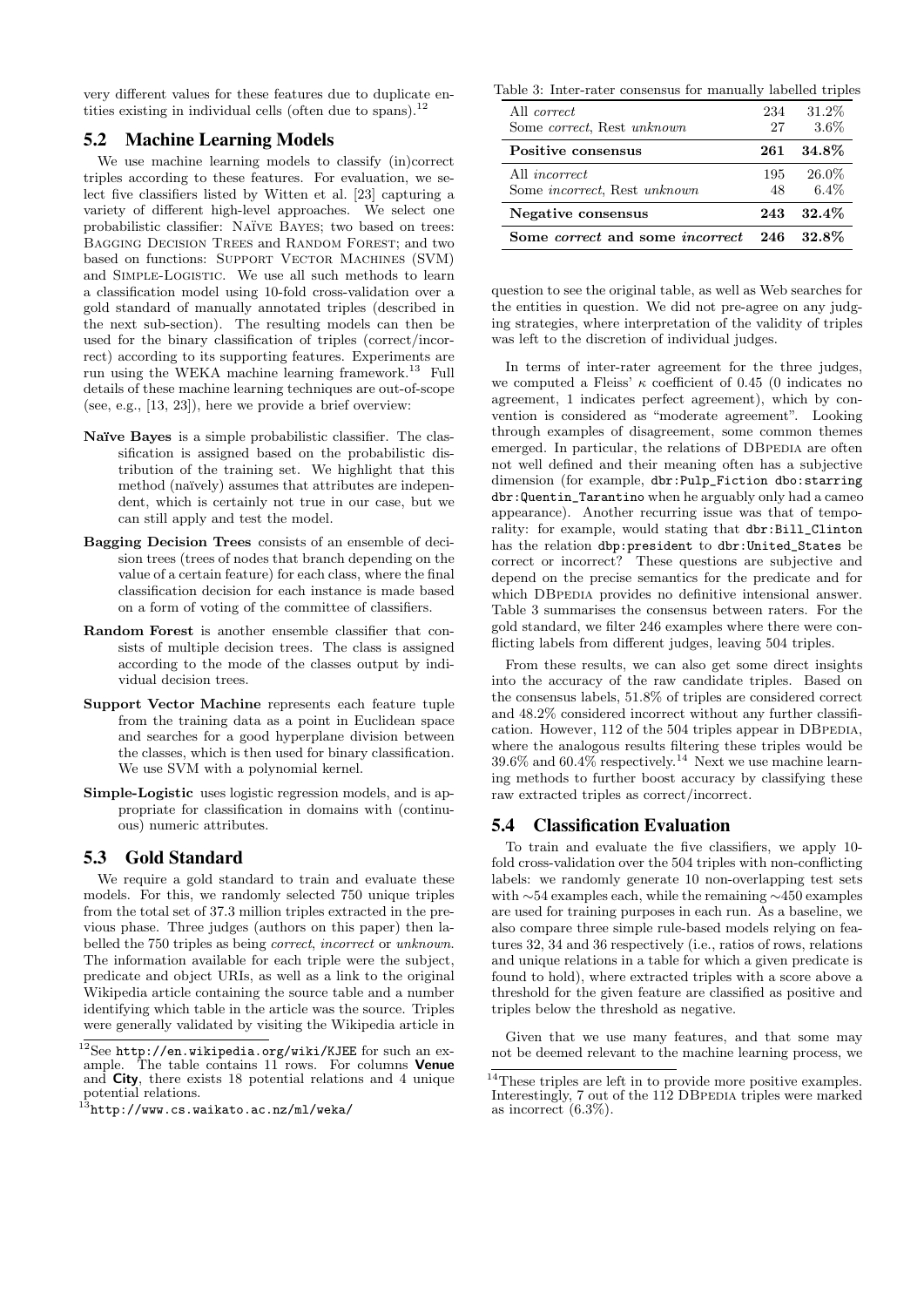<span id="page-8-1"></span>Table 4: Classification performance for each approach with best figures for each metric underlined

| Schema                                                                | Acc. Pre. Rec. $F_1$                                                                                     |  | Output                                            |
|-----------------------------------------------------------------------|----------------------------------------------------------------------------------------------------------|--|---------------------------------------------------|
| FEATURE 32<br>FEATURE 34<br>FEATURE 36                                | 65.41 50.77 74.16 60.27<br>70.18 58.08 78.65 66.81<br>67.59 64.23 70.46 67.20                            |  | 15,415,810<br>3,864,653<br>4,263,470              |
| <b>NAÏVE BAYES</b><br><b>B.D. TREES</b><br>RAND. FOREST<br><b>SVM</b> | 75.75 88.85 71.30 79.11<br>78.13 81.54 77.37 79.40<br>76.34 76.15 77.65 76.89<br>72.56 72.43 75.77 74.06 |  | 3,902,861<br>7,871,344<br>8,979,392<br>15,320,590 |
| <b>SIMPLELOGISTIC</b>                                                 | 78.53 79.62 79.01 79.31                                                                                  |  | 6,376,427                                         |

investigated using standard "feature selection" techniques, using a greedy best-first algorithm to search for a set of features that optimises accuracy (i.e., ratio of correct true positives and true negatives) for each model. However, we found that the feature selection process had little effect on accuracy; hence we opted not to use feature selection.

Next, for the model selection, we applied a cost–benefit analysis to determine the optimal decision threshold for each classifier (aka. calibration), i.e., we maximise accuracy by varying the thresholds of each classifier below which an example is predicted for the −1 (negative) class. Considering these optimised thresholds, Table [4](#page-8-1) compares the accuracy, recall, precision and  $F_1$ -measure of the eight classifiers, where the latter three metrics are given as weighted averages over the positive and negative classes. We also ran the trained models over the raw extracted triples and count the number of unique novel triples output with a positive classification (from a possible 34.9 million unique triples not appearing in DBPEDIA, of which we would expect approx. 13.8 million (39.6%) to be correct).

We first see that the single-feature baseline models are outperformed by the multi-feature models in terms of accuracy, precision and  $F_1$  measures. Although FEATURE 32 classifies the most triples as correct, it does so at the cost of much lower precision. Also we see that the number of output triples can be significantly lower than would be expected based on the corresponding recall figures. We believe that this disparity is due to 40.3% of the positive examples used in the gold standard training data coming from DBPEDIA; such positive examples are removed from the 34.9 million triples classified in the output. The selected thresholds for the training data may thus be too selective for the real-world data without these examples.

Amongst the other multi-feature models, we see that there is a clear trade-off in terms of precision versus recall. Thus it is difficult to identify a "clear" winner. For example, the highest precision  $(88.85\%)$  is achieved by NAÏVE BAYES, but this comes at the cost of recall and output triples captured. In terms of combined measures such as accuracy and  $F_1$ measure, Bagging Decision Trees is close to the metrics for SimpleLogistic but outputs significantly more positive triples. On the other hand, SVM outputs nearly double the number of output triples that Bagging Decision Trees does, but at a lower precision. Hence it would seem that Bagging Decision Trees classifying 7.9 million unique novel output triples with an estimated 81.5% precision is amongst the most favourable results.

# <span id="page-8-0"></span>6. CONCLUSION

Wikipedia tables contain rich encyclopaedic knowledge but their content cannot be directly queried against. Herein we proposed methods to extract factual content from over one million Wikipedia tables. Following existing works, we use an existing Linked Data knowledge-base as a reference to guide the extraction process and to help automatically piece together the semantics of the tables.

More precisely, we look for existing relationships in the knowledge-base between entities on the same row of a table and extrapolate them as candidate relationships between entities in analogous columns on different rows of that table. We also extract relations from entities in the same column of a table to the protagonist of the article in which the table is found. Using DBPEDIA as a reference knowledge-base, we successfully mined 34.9 million unique and novel triples from 1.1 million Wikipedia tables with a precision of 40% without any further classification.

We associate each extracted triple with a rich set of features and investigate a variety of machine-learning methods to identify triples as correct or incorrect. Using a manuallylabelled random-sample of extracted triples as a gold standard, we found that different classifiers produced different trade-offs with respect to precision/recall. Arguably the best result was given by the Bagging Decision Trees ensemble classifier, with which we mined 7.9 million unique novel triples at an estimated 78.1% accuracy, 81.5% precision,  $77.4\%$  recall and  $79.4\%$  F<sub>1</sub> measure.

Other works have also tackled relation extraction from tables using Linked Data knowledge-bases. Limaye et al. [\[12\]](#page-9-8) report accuracy figures of 52–69% for this task over a selection of manually labelled hand-picked tables. In very recent work, Mulwad et al. [\[16\]](#page-9-11) report  $F_1$ -scores of between 89–97% for this task over a similar evaluation dataset. However, the results from these papers are not directly comparable with ours since, for example, we apply extraction over all wellformed Wikitables and randomly sample our test-set (vs. using around 200 manually selected tables), we extracted relations on a per-row basis (vs. selecting the top- $k$  relations for each pair of columns), we use wiki-links to map to entities in our knowledge-base (vs. using string matching and search methods), and so forth.

To the best of our knowledge, our work is the first to look at extracting the factual content of Wikitables at fullscale and is also the first to present end-to-end results for extracting semantic triples from a large corpus of Web tables (albeit only for the easier case of Wikitables).

## *Future work*

We identify three major directions in which our work can be extended, generalised, and/or improved:

1. With respect to improving our extraction methods, we do not yet exploit the semantics of the reference knowledge-base, such as the types of entities, the domain or range of properties, the hierarchies of classes, etc. Considering such semantics could help to improve our precision and recall measures further, by, for example, splitting columns that contain multiple entities in each cell according to the type of those entities (e.g., player/position), or by rejecting relationships where the domain/range definitions do not match.